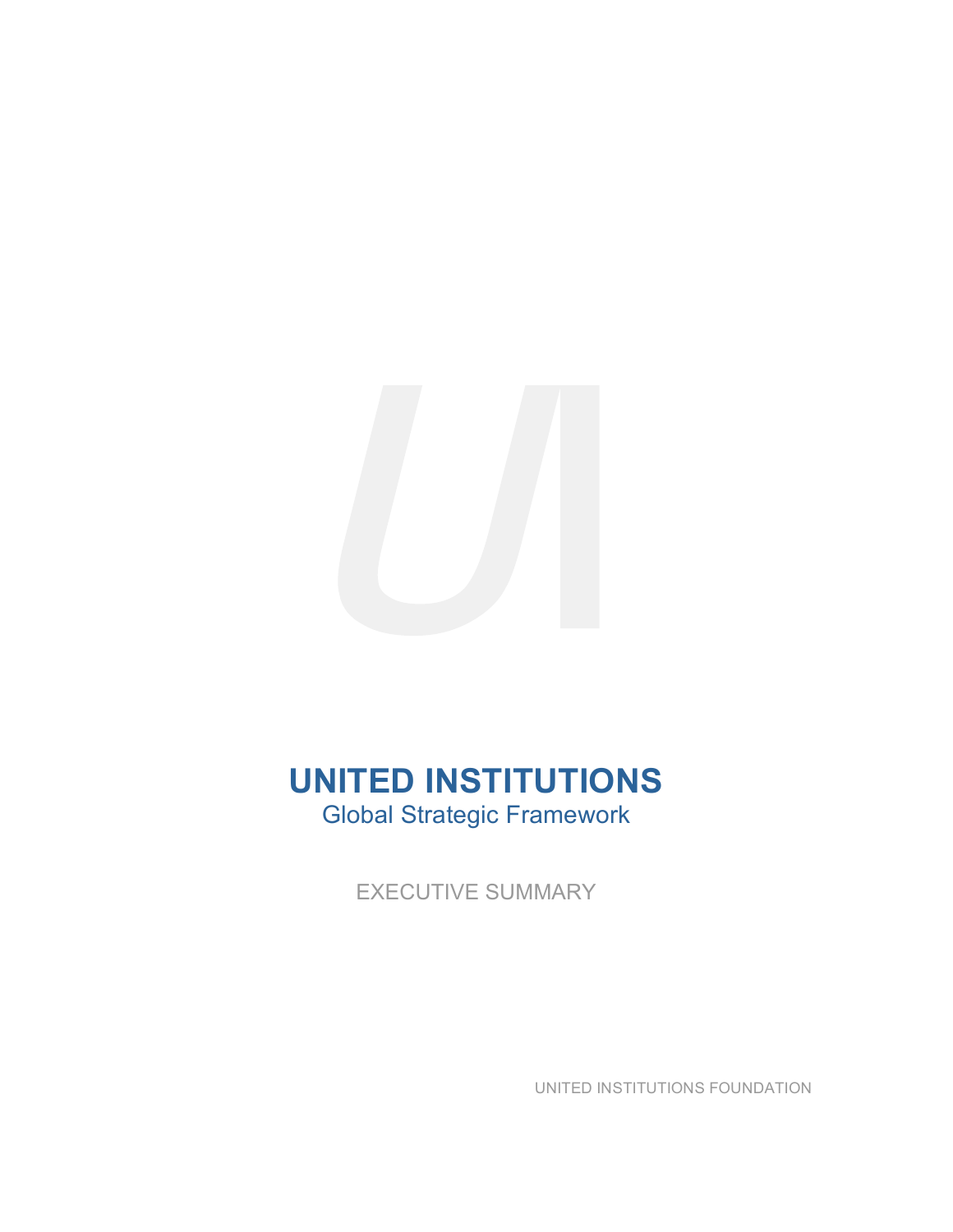United Institutions Global Strategic Framework Executive Summary | Advance Unedited Version

Published by the United Institutions Foundation Copyright © 2017 United Institutions Foundation All Rights Reserved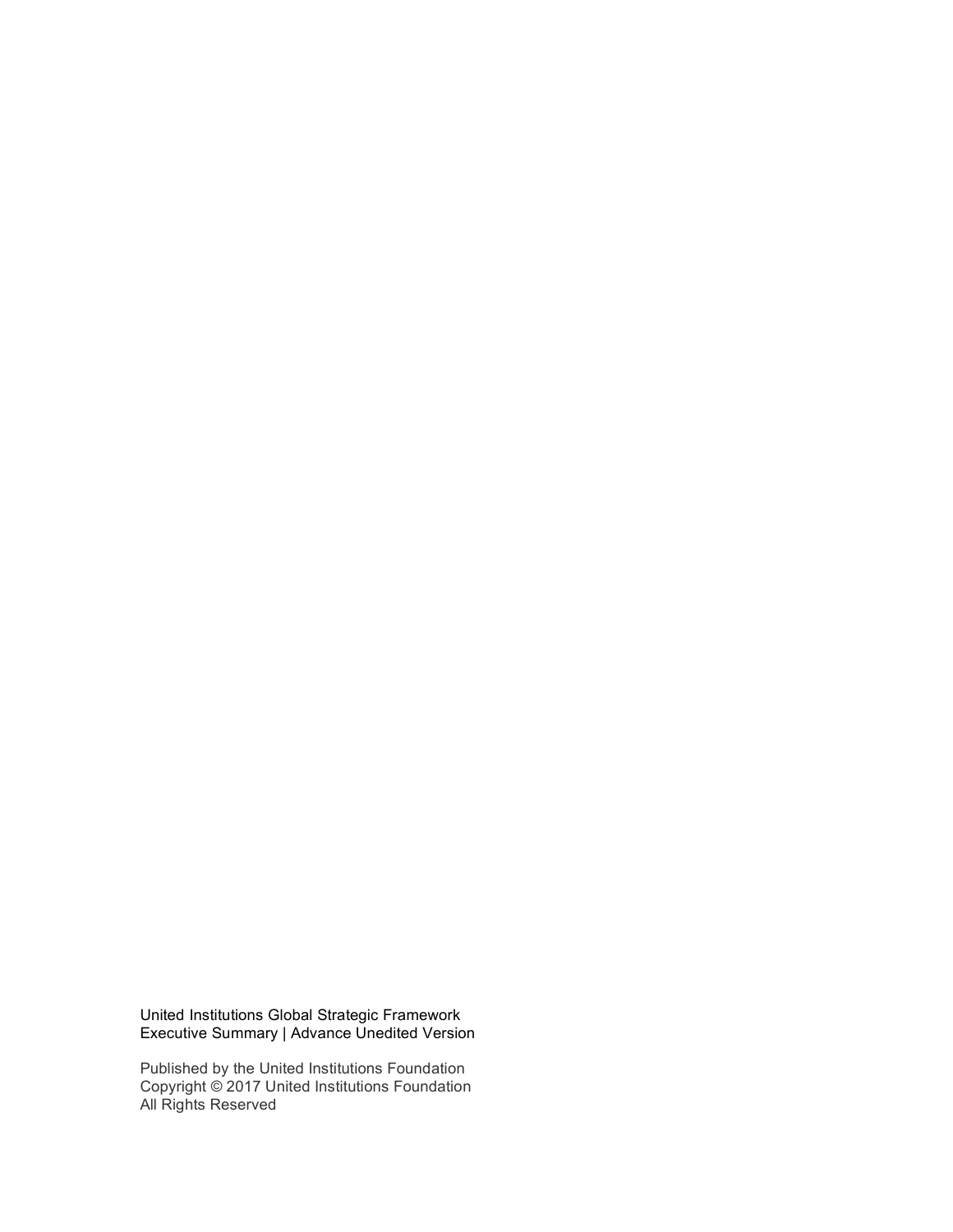# **UNITED INSTITUTIONS**

Global Strategic Framework

**Executive Summary**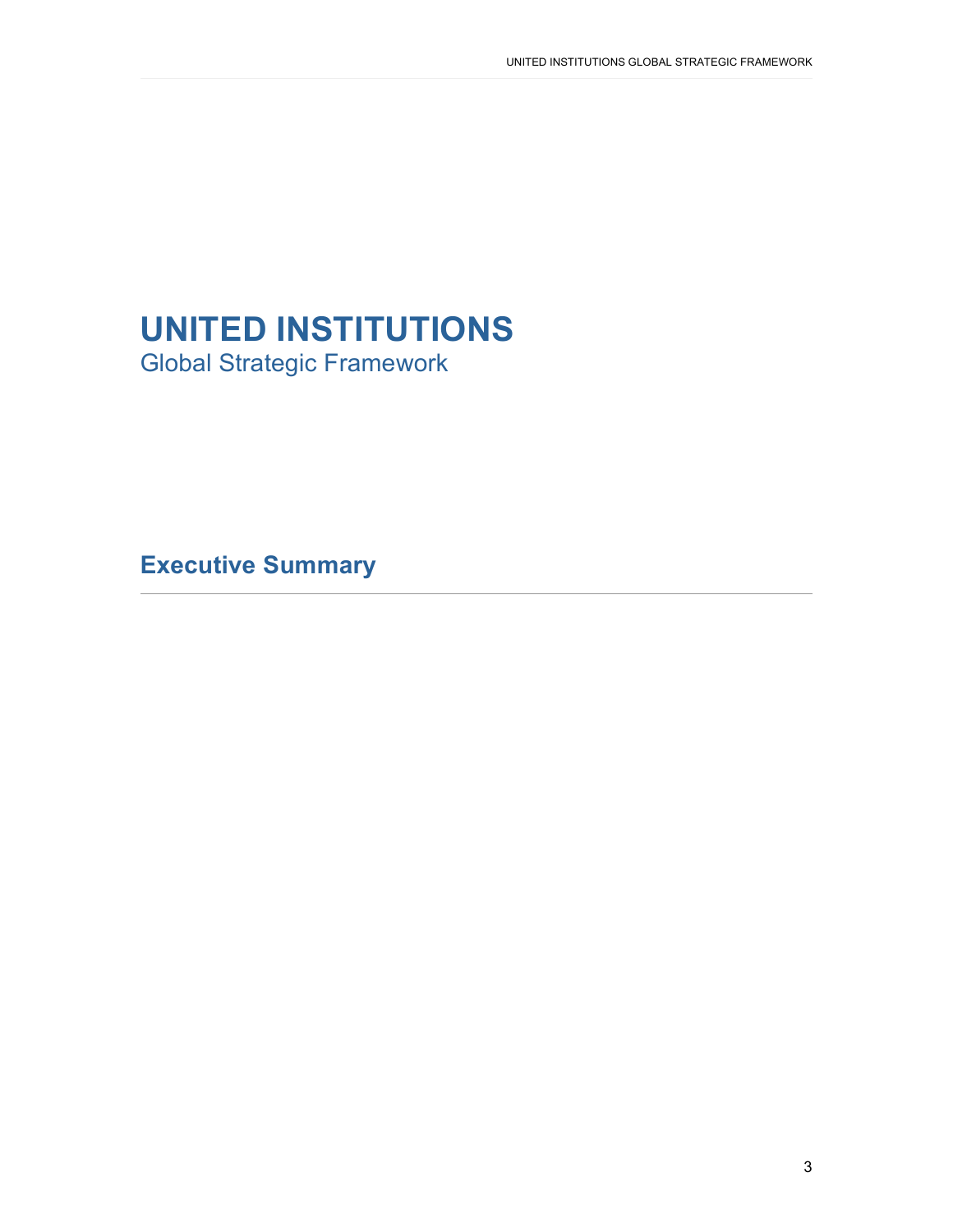# **Executive Summary**

### **Introduction**

The United Institutions (UI) is a new global institution and permanent world forum for international cooperation, coordination and collective action on sustainable development, peace and security, humanitarian assistance and human rights, being developed for institutions and organizations within the international community.

The new world forum is a next generation global institution, developed to serve, support and further the ideals and principles enshrined in the charter of the United Nations, towards establishing cohesive international organization, cooperation, partnership and solidarity within and between institutions, stakeholders, nations, cultures and societies; in support and in the advancement of sustainable development, international peace and security, humanitarian assistance and human rights; and towards the achievement of a sustainable, equitable, prosperous and peaceful world for people and planet.

The United Institutions is a strategic investment in the joint long-term positioning of the development, humanitarian, peace building and human rights sectors, and in the global capacity of the international community as a whole, to address global challenges and achieve global development goals.

The United Institutions is an investment in the 2030 Agenda for Sustainable Development, the Paris Agreement on Climate Change, the Addis Ababa Action Agenda of the Third International Conference on Financing for Development; the Sendai Framework for Disaster Risk Reduction; the Agenda for Humanity and the New Ways of Working, and UN resolutions on sustaining peace.

The global platform is being established to serve, support, strengthen and advance international cooperation, governance and integration within the international architecture and global ecosystem as a whole; complementing and supporting the mandates, comparative advantages and efforts of existing mechanisms, including, inter alia, communities, local authorities, governments, regional organizations, international organizations, the United Nations system, philanthropic foundations, nongovernmental organizations, civil society, major groups; the private sector, academia, think tanks, the scientific community and multi-stakeholder partnerships.

The world forum will function as an institutional home at the global level for international cooperation, coordination and connectivity across frameworks, thematic areas and sectors - for and between institutions and organizations within the international community - in support of national development plans and in addressing trans-boundary, regional and international dimensions.

### **Global Strategic Framework**

The United Institutions Global Strategic Framework establishes the mission, mandate, strategic goals, objectives, services and outputs of the United Institutions, its thematic coverage, operational areas and constituents, and its institutional framework and composition.

The framework sets out the rationale, requirements and key considerations for the new institution; identifies its comparative advantage; defines the strategic role and functions the United Institutions will fulfill within the international architecture and global ecosystem; and identifies its functional relationship with existing institutions, mechanisms and decision making processes at international, regional and national levels.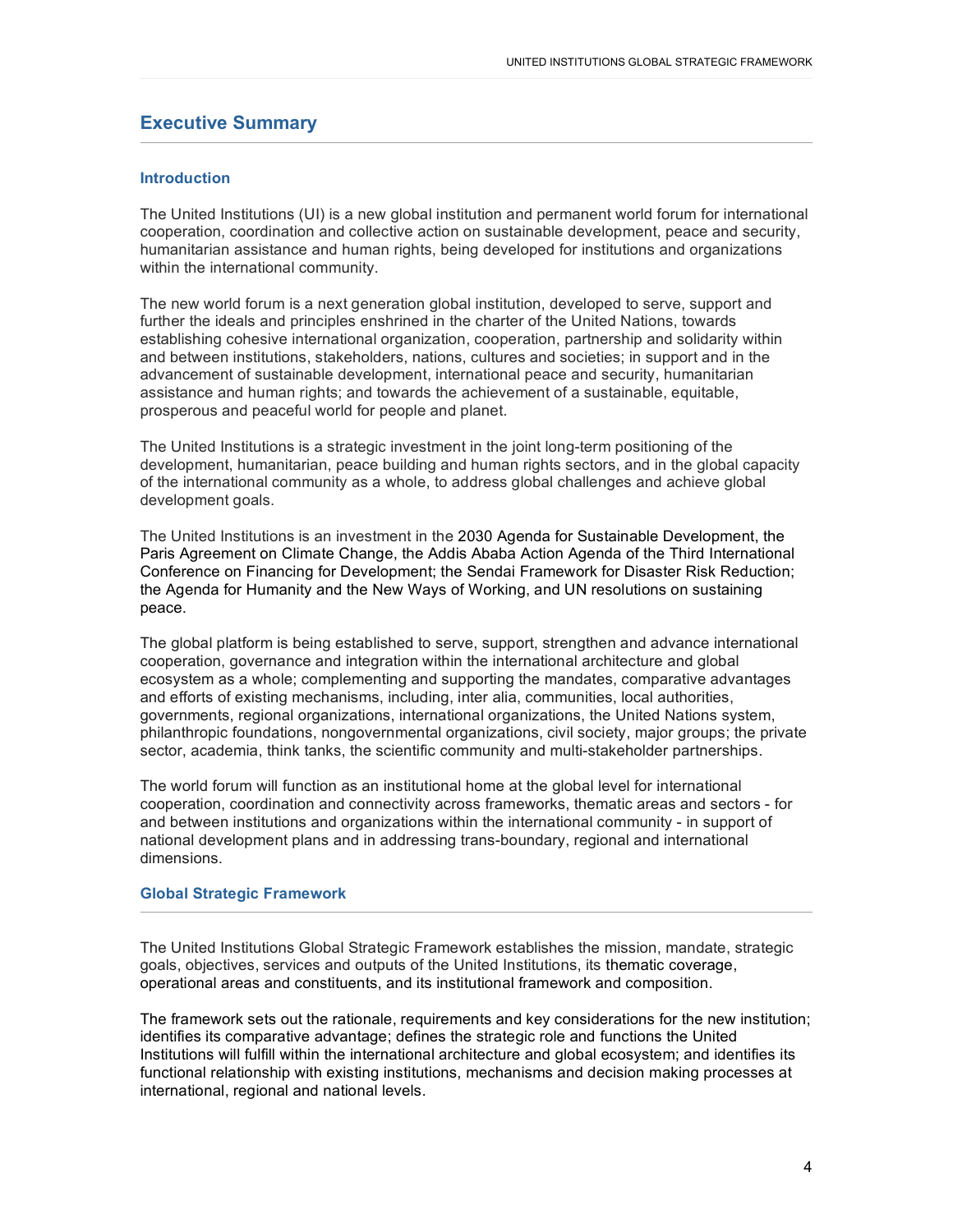The UI global strategic framework is the result of an extensive systemic thinking, assessment and evaluation process, conducted in a universal and neutral manner, inclusive of all fields, frameworks, thematic areas, stakeholder sectors, institutions and levels, without influence, preference or prejudice. The process was informed by existing books of knowledge, thought leadership and recommendations from a broad set of institutions, experts and sources within and across all frameworks, sectors, thematic areas and levels – national, regional and global.

The strategic framework provides a strategic overview of the global political, social and economic environment; critical global challenges; governance, the international architecture, existing mechanisms within the global system, as well as new global frameworks on sustainable development, peace and security, humanitarian assistance, disaster risk reduction and climate change - as the key overarching strategic requirements, considerations and guiding factors in the establishment of the United Institutions.

In defining the United Institutions strategic goals, functions, services and institutional composition, the framework addresses and highlights key attributes and requirements for the implementation of the new global frameworks, including inter alia, the interconnected and integrated nature of the frameworks; systemic change and the paradigm shift to integrated approaches; implementation requirements and challenges at institutional, national, regional, international and systems levels; systemic and structural challenges within the international architecture and global ecosystem that are barriers to all efforts and progress on the realization of the global development goals; as well as a review of the means of implementation of the frameworks.

The review of the means of implementation includes an in-depth discussion of critical crosscutting 'systemic' means of implementation and the means of implementation 'nexus' that work within and across the new global frameworks and effect efforts at national, regional and international levels. The review also addresses requirements and shortcomings in realizing the means of implementation - at the systems level, which will be instrumental for the efforts of all stakeholders. The overview also looks at requirements, criteria and recommendations related to establishing a coherent systemic and transformative global approach to mobilizing and realizing means of implementation reforms, investments, functions and services at all levels.

A further critical component of the strategic framework addresses reforms and investments that need to be implemented at institutional, national, regional, international and system levels, in order for stakeholders and the global system as a whole to be 'fit-for-purpose' to adequately address global challenges and achieve the global frameworks.

## **Strategic Considerations, Requirements and Challenges**

Key strategic considerations, requirements and challenges outlined in the United Institutions global strategic framework include, inter alia,

- Our world has reached a critical turning point, with the world's countries having adopted a set universal, interlinked and transformative global frameworks and international instruments towards addressing global challenges and building a sustainable, equitable, prosperous and peaceful world for all, leaving no one behind.
- These frameworks include, inter alia, the 2030 Agenda for Sustainable Development, the Paris Agreement on Climate Change, the Addis Ababa Action Agenda of the Third International Conference on Financing for Development; the Sendai Framework for Disaster Risk Reduction; the Agenda for Humanity and the New Ways of Working, and UN resolutions on sustaining peace.
- Together these universal accords form an ambitious and transformative global agenda and a new contract between the world's governments and the world's people.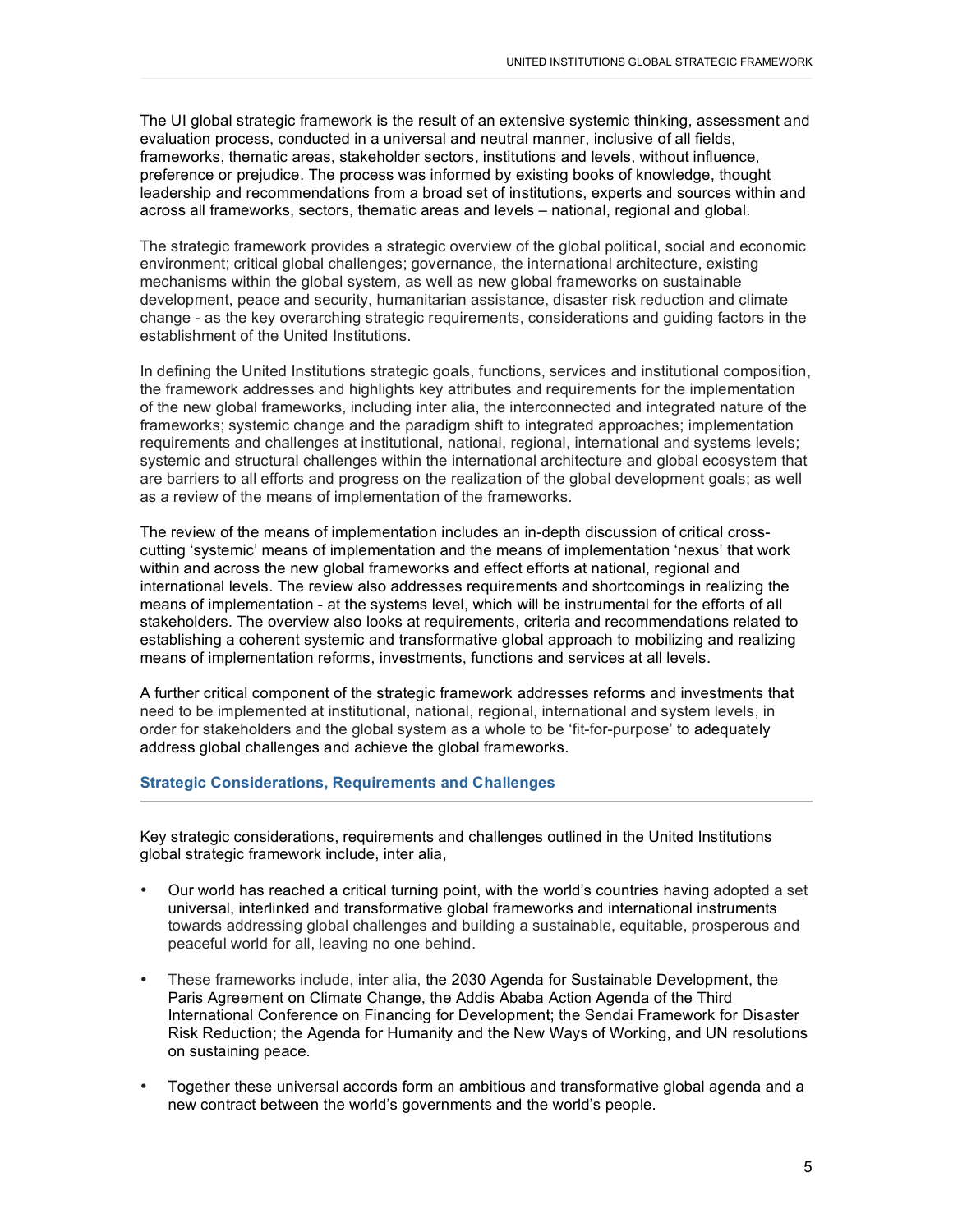- The adoption of the frameworks set the stage for a new era of international cooperation and global development that will profoundly alter the way the international community addresses global challenges and development goals, and call upon all peoples and nations to work together in global partnership and solidarity, towards collective global good, at local, national, regional and international levels.
- The world is facing pressing global challenges including, inter alia, poverty, hunger, food insecurity, water scarcity, epidemics, child mortality, inequality, gender discrimination, humanitarian crises, refugee crises, famine, armed conflicts, wars, extremism, violence, terrorism, racism, xenophobia and intolerance. The world is also facing major environmental crises including, inter alia*,* climate change, pollution, deforestation, desertification, ocean depletion, soil erosion, extinction of species and biodiversity loss.
- The scope and scale of the global challenges is immense, and stretching the global capacity to deal with them. The challenges are also interconnected, further exasperating the challenge to address them.
- There is broad consensus that no country, organization, sector or stakeholder can address or solve these complex, interconnected and global challenges by themselves. Achieving the new global frameworks and tackling the challenges will instead require the involvement, inclusion, participation, contributions, commitment and collective action of all stakeholders of society and an unprecedented level of international cooperation.
- The new frameworks call for systemic change and require a new approach to realizing sustainable development, peace and security, humanitarian assistance and human rights through systemic and integrated approaches that account for synergies and tradeoffs between frameworks, development goals, policies and implementation processes.
- The implementation of the frameworks at national, regional and international levels will also depend on the success of integrating the frameworks with each other, and for stakeholders across institutional divides to work together towards systemic change and collective outcomes.
- Cohesive nationally owned strategies will be at the heart of global efforts to implement the frameworks, coupled with complementary international support, as and when needed. At the regional and international levels there will also be much work to be done - in providing coherent and coordinated international support to national development efforts, and in addressing trans-boundary, regional and international issues.
- The means of implementation for each framework will be key to achieving the agendas, and are of equal importance with the other goals and objectives of the frameworks.
- Revitalization of global partnership and multi-stakeholder partnerships will be key means of implementation at all levels, involving all stakeholders of society.
- The frameworks include cross cutting 'systemic' means of implementation that apply to all frameworks and require integration across the frameworks, covering areas such as governance, enabling environment, institutional frameworks, international cooperation, stakeholder engagement, integration, global partnership, and capacity building.
- The systemic means of implementation are of critical significance as they address and fulfill many of the requirements, functions and means, as well as the transformation required, to ensure that stakeholders, institutions and mechanisms at national, regional and international levels, the international architecture and the global ecosystem as a whole – have adequate institutional coherence, structure, organization, function, connectivity, capacity, knowledge,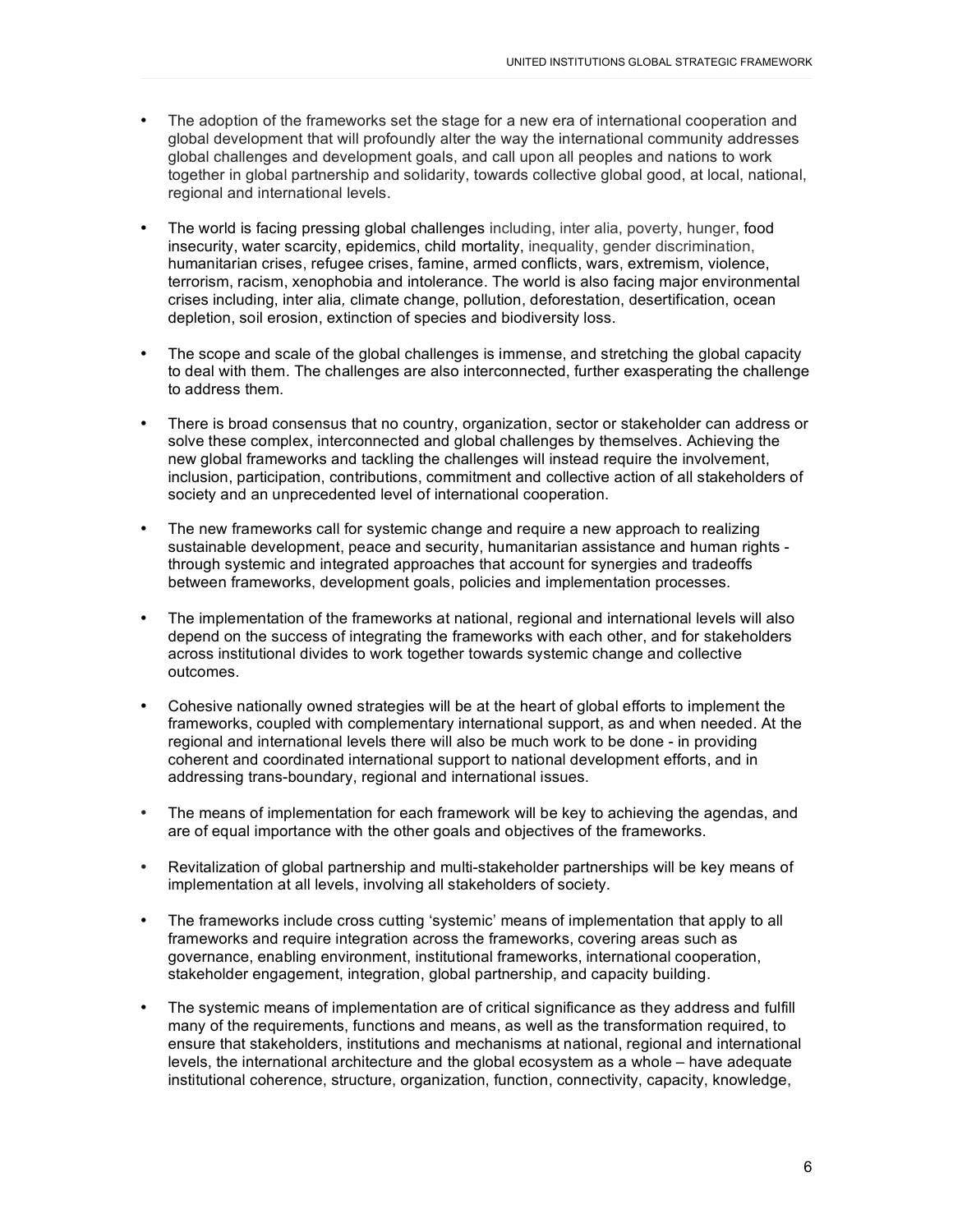expertise and resources to be "fit for purpose" to meet the requirements, scale and ambition of the new global frameworks.

- Realizing the means of implementation, implementing integrated approaches, getting fit-forpurpose, and achieving systemic change - will require stakeholders to make significant investments and reforms related to, inter alia*,* governance arrangements, institutional frameworks, policy coherence, decision-making processes, strategic planning, implementation, programs, monitoring and review, ways of working, stakeholder engagement, knowledge exchange, partnerships, and financing mechanisms.
- Achieving the frameworks will further require strengthening the integration of the international architecture; strengthening international cooperation and coordination; reform of the global multi-lateral-system; strengthening of the coherence and coordination within the UN system; breaking down institutional divides; and investing in the long term positioning of the development, peace, humanitarian and human rights sectors.
- It will require institutional reforms and investments, political will and leadership, and multiyear commitments by stakeholders, system-wide.
- Reforms and investments at institutional, national, regional and international levels are all critical. They are also highly complex and will take much effort by stakeholders to implement.
- Reforms and investments at institutional, national, regional and international levels depend on each other.
- It will be imperative that the reforms and investments are implemented, integrated and coordinated in a systemic and sustained manner.
- The scale and ambition of the new frameworks will require stakeholders to collectively take a broader view of the needs of the system as a whole, and work collectively to get the system "fit for purpose".
- There are significant challenges facing stakeholders in the realization of the means of implementation at all levels - institutional, national, regional, international and systems level.
- Realizing the new frameworks and addressing global challenges will further require stakeholders to collectively address existing systemic and structural challenges and shortcomings within international architecture and global ecosystem.
- These include, inter alia, entrenched silos, institutional divides; a silo mentality; fragmentation; competition; stretched budgets; vertical financing structures; single issue approaches; ad-hoc arrangements, processes, mechanisms, structures and initiatives; lack of long term strategic planning; lack of capacity building support; insufficient coordination, alignment and synchronization; insufficient inclusion, participation and access; limited integration between frameworks, thematic areas, institutions, sectors and levels; lack of political will, leadership and commitment; competing priorities; donor fatigue; donor fragmentation; insufficient investment, resources and support mechanisms; and lack of crosssectoral platforms and institutional mechanisms.
- Other critical shortcomings include, inter alia, an insufficiently inclusive and representative international architecture; and lack of capacity to coordinate, integrate, leverage and connect efforts by existing mechanisms, especially across the development, peace, humanitarian and human rights nexus. Additional gaps and challenges include limited existing awareness, knowledge and expertise on the inter-linkages between global challenges; the complexity of the new frameworks; and system wide capacity building needs.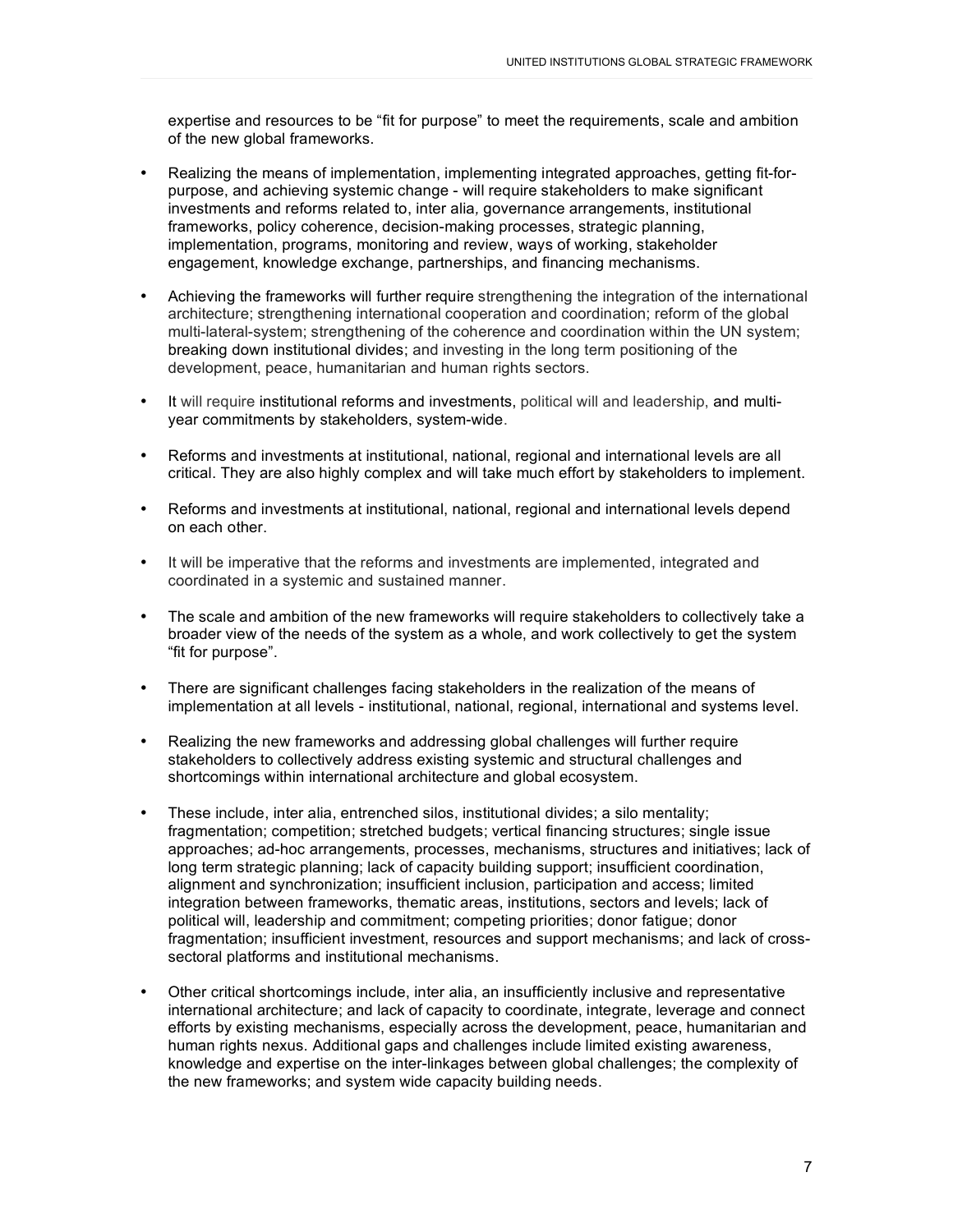- The systemic challenges and shortcomings are interlinked and interconnected with each other. The inter-linkages between the challenges also mean that they cannot be solved in isolation from each other, and instead have to be addressed together in a systemic and integrated manner, and require holistic and integrated approaches and solutions.
- These systemic challenges have impeded past efforts and progress, and also threaten to prevent coherent and adequate investments, reforms, efforts and progress in the realization of global development goals. It is thus imperative that stakeholders address the systemic challenges in order to move forward with the global frameworks.
- The compounded effect of the many pressing global challenges the world is facing; the urgency to address them; current political and global economical challenges; the scope and ambition of the new global frameworks; the complexity and integrated nature of the frameworks; the significant reform and investment requirements placed on all stakeholders; the challenges in implementing means of implementation on institutional, national, regional, international and system-levels; and the systemic and structural challenges and short comings of the international architecture and ecosystem as a whole - **together create a prohibitive and challenging environment to achieve transformative systemic change.**
- There is commitment, momentum and effort from nation states and the UN system in realizing the systemic means of implementation at national and UN levels. However, current efforts at national, regional and international levels - only partially contribute to system level requirements - and are insufficient to meet the needs of the system as a whole.
- Current efforts will in some cases be insufficient to achieve the acceleration, advancement and transformative change that is required for the realization of the global frameworks. Given the constraints, challenges, gaps and shortcomings - getting "fit for purpose" will prove elusive and current challenges will most likely perpetuate.
- A lack of attention, reforms and investment in the systemic means of implementation may lead to, inter alia,
	- 1. Continued incoherent development, fragmentation, competition, lack of coordination, inefficiency, single issue approaches.
	- 2. Slow or limited progress in achieving the paradigm shift to systemic change.
	- 3. Challenges in achieving the required level of systemic, sustained and coherent – transformation, global integration, capacity, governance, cooperation, coordination, development, collective action and momentum, required to realize the global development goals.
	- 4. Stalling meaningful progress on the frameworks.
	- 5. Poor implementation of the frameworks.
	- 6. Limited progress and challenges in the achievement of global development goals and development targets by the necessary dates and scale of implementation – with dangerous consequences for people and planet.
- The frameworks acknowledge the critical urgency to achieve the goals and that they can't be realized without an equally ambitious means of implementation and global partnership. Limited progress or failure to provide adequate means of implementation, partnership and integration will thus have dire effects for nations, communities, humanity and the global ecosystem as a whole, and for both present and future generations.
- There is potential for the international community to overcome these obstacles, if investments are made into the comprehensive strengthening and integration of the global architecture and in the coordination and leveraging of collective global efforts.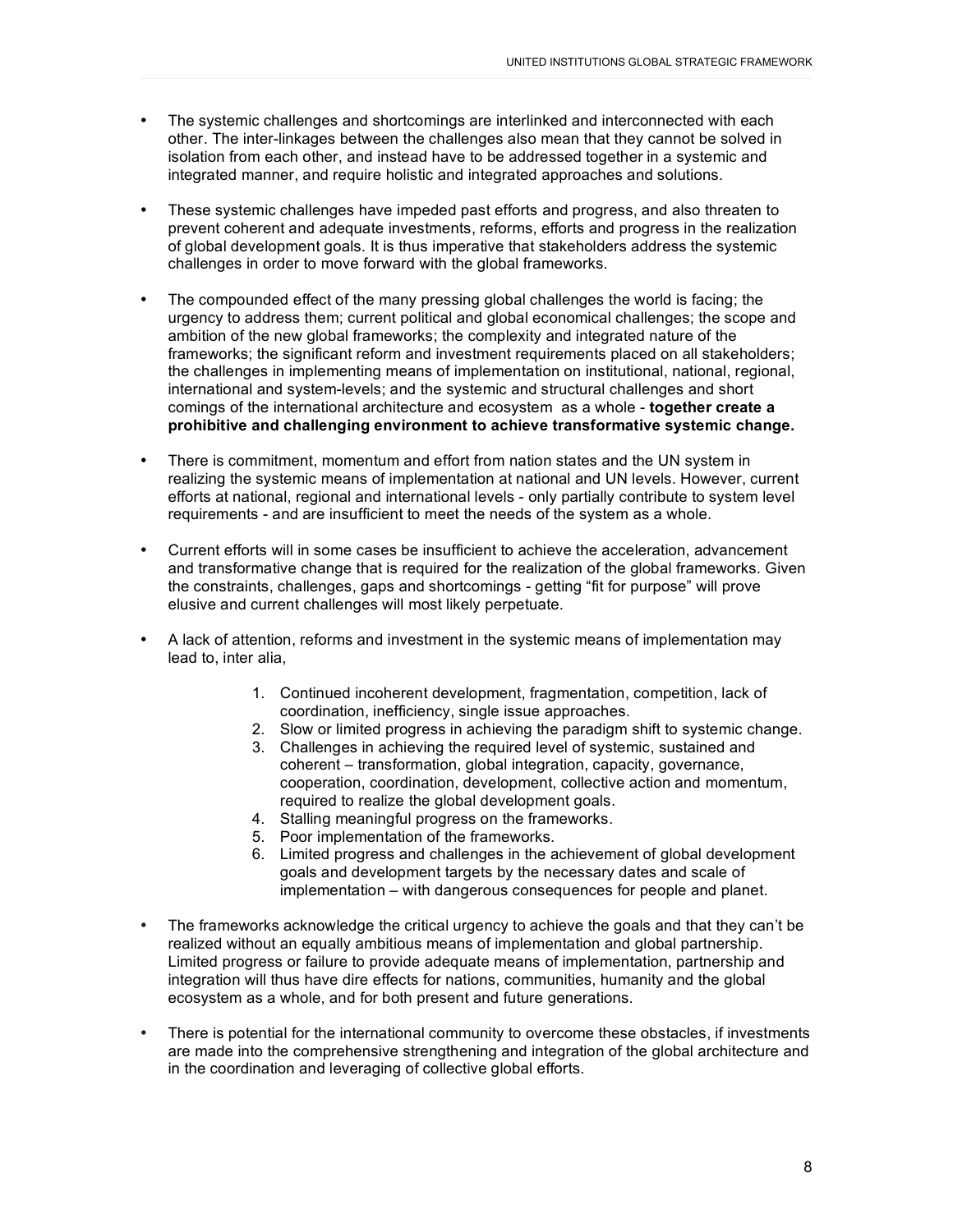- What is required is for national governments, the UN system and other stakeholders to, inter alia, 1) Address needs and shortcomings in the implementation of the means of implementation; 2) address systems level requirements of the global ecosystem as a whole 3) invest in the integration of the international architecture 4) invest and provide strategic support for the long term positioning of the development, humanitarian, peace and security, and human rights sectors, as a whole, 5) provide the sectors with the requisite tools and platforms to improve integration, connectivity, cooperation, coordination and collective action 6) address the systemic and structural challenges within the international architecture and the global ecosystem 7) address the requirements and challenges related the systems level MOI requirements 8) and establish a coherent systemic and transformative global response and approach to the implementation of the systemic MOIs - allowing stakeholders at all levels to work together in the implementation of coordinated global measures, towards achieving systemic change and collective outcomes, and towards realizing the global frameworks.
- It is important to recognize, that the **individual systemic means of implementation** requirements, functions, services, reforms and investments **are all critical and imperative in themselves**, and that it is critical that efforts and progress is made in the implementation of each if the systemic means of implementation at all levels, non-withstanding of the required development, adoption and implementation of a systemic and transformative global approach, which has to be implemented on its own schedule.

## **Key Recommendations**

- 1) Provide support for institutions and sectors in developing, implementing and coordinating their efforts in getting 'fit for purpose'.
- 2) Support and enable stakeholders to collectively address global frameworks, means of implementation, monitoring and review processes in a systemic and integrated manner.
- 3) Provide strategic support for stakeholders in adopting systemic thinking and related technical and institutional capacities.
- 4) Support and enable stakeholders to address systemic and structural challenges and shortcomings, in a systemic, integrated and sustainable manner.
- 5) Support and enable stakeholders to individually and collectively address, implement, coordinate and align cross-cutting systemic means of implementation requirements, investments, functions and services, in a systemic and integrated manner.
- 6) Take measures to address and implement systems-level means of implementation requirements for the global ecosystem as a whole, including inter alia, strengthen the international architecture, strengthen the integration of the global ecosystem, reform of the multi-lateral system, support the long-term positioning of the peace, humanitarian, development and human rights sectors, strengthen the institutional framework at the global level, strengthen the integration across frameworks at national, regional and global levels.
- 7) Provide integrated platforms to support and enable stakeholders to strengthen the development, peace and humanitarian nexus.
- 8) Support and enable stakeholders to engage in cross-framework and cross thematic cooperation - at the global level, in order to enhance efforts on sustainable development, peace building, humanitarian assistance and human rights.
- 9) Establish a universal, neutral and inclusive 'integrator platform' and institutional coordination mechanism at the global level, complementing the mandates and comparative advantages of existing mechanisms, to strengthen, advance and transform international cooperation, coordination, integration and collective action between all stakeholders sectors, within and across global frameworks, in support of national development plans, and in addressing transboundary and international level issues.
- 10) Establish a coherent global approach to the mobilization and realization of means of implementation within and across frameworks.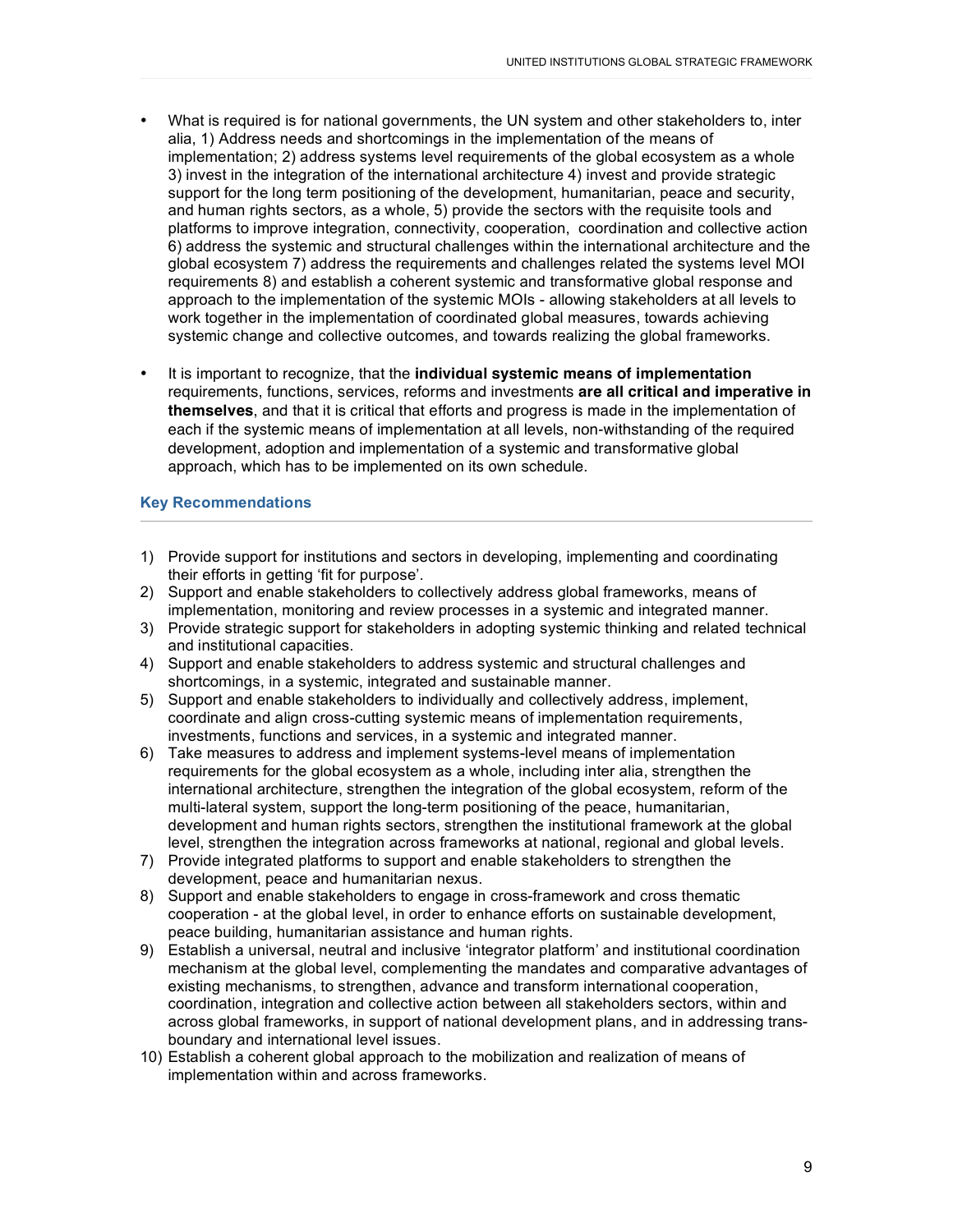# **The United Institutions**

The United Institutions is being established against the backdrop of the global challenges and the adoption of the new global frameworks, and in response to the need for investment in, inter alia,

- Strengthening the coherence and integration of the international architecture.<br>• Strengthening connectivity within the global ecosystem of existing mechanism
- Strengthening connectivity within the global ecosystem of existing mechanisms.
- Strengthening the development, humanitarian, peace and human rights nexus.
- Strengthening the institutional framework at the global level.
- Strengthening of international cooperation and coordination.
- Strengthening the means of implementation.
- Revitalization of the global partnership.
- Institutional and sector-wide capacity building.
- Good governance and enabling environment.
- Ensuring accountable, inclusive and effective institutions.
- Policy Coherence.
- Multi-stakeholder engagement.
- Addressing systemic challenges within the international architecture.<br>• Long-term positioning of the global development, humanitarian, peac
- Long-term positioning of the global development, humanitarian, peacebuilding and human rights sectors.
- Strengthening and advancing systemic and sustained inclusion, participation, access and awareness, within and across all frameworks.

The United Institutions global strategic framework outlines the institution's mandate, functions, services, strategic goals and objectives, including the following criteria, inter alia,

- Serve as a global institution, integrator and permanent world forum for international cooperation and collective action in the fields of sustainable development, peace and security, humanitarian assistance and human rights, for institutions and organizations within the international community.
- Serve to complement the mandates and comparative advantages of existing mechanisms at global, regional and national levels.
- Serve to support, strengthen, integrate and advance the individual and collective efforts of existing mechanisms at global, regional and national levels.
- Serve as a global platform, joint resource and permanent forum for institutions and organizations engaged at global, regional and national levels.
- Serve, support, provide for, and enable systemic multi-stakeholder engagement between organizations from the public, civil and private sectors, including, inter alia, intergovernmental organizations, non-governmental organizations, major groups, multistakeholder partnerships, government institutions, bilateral agencies, philanthropic foundations, financial institutions, think tanks, academic institutions, the scientific community, corporations and business groups.
- Provide institutions and stakeholders with a dedicated cross-framework coordination mechanism and enabling environment at the global level for - systemic and sustained international cooperation, coordination, capacity building, integration, connectivity, knowledge exchange, partnerships, innovation and collective action.
- Address the full range of issues on the global development agenda including poverty, hunger, equality, water, global health, education, human rights, humanitarian crises, armed conflicts, conflict prevention, peace building, disarmament, democracy building,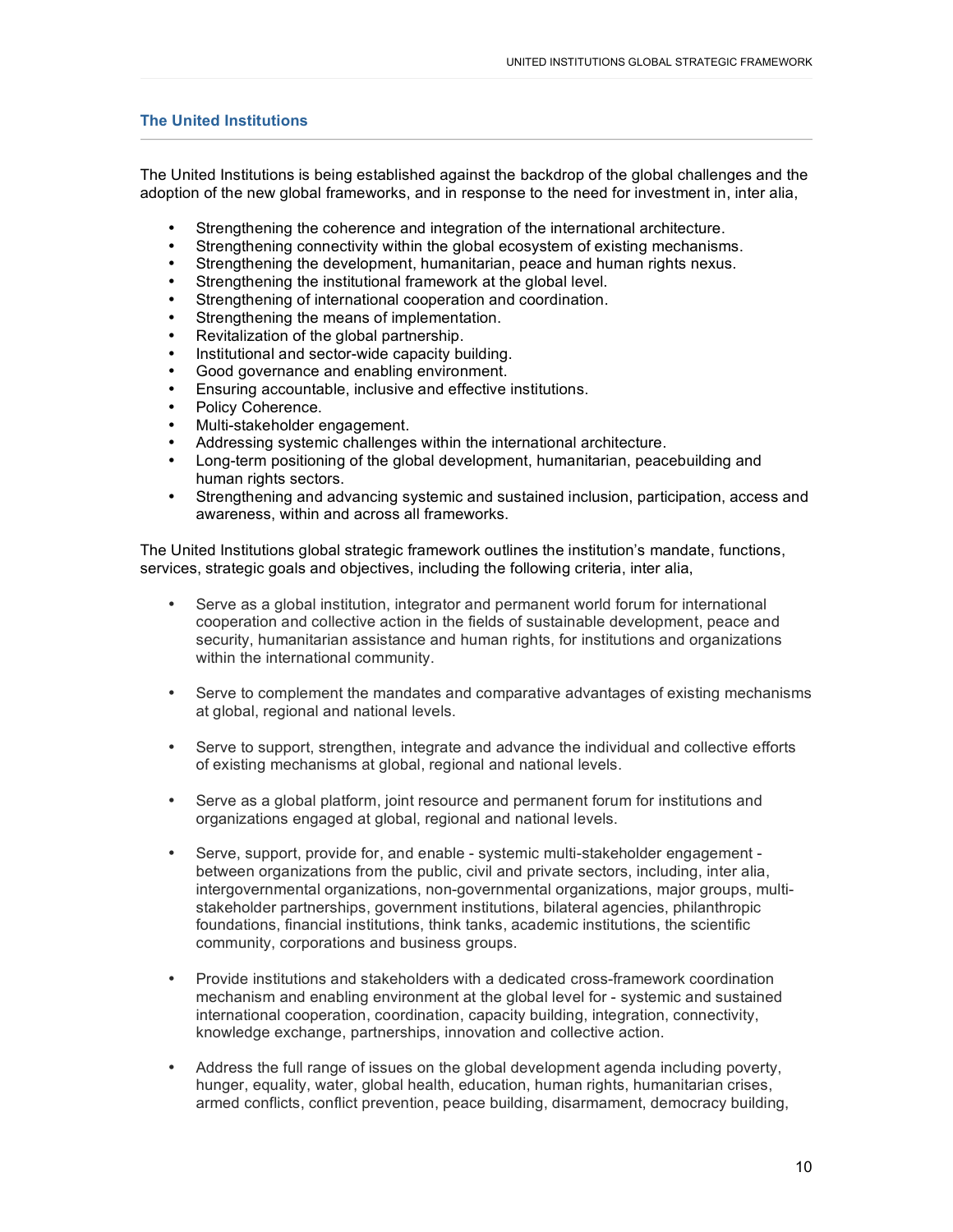trade, debt, financing for development, environmental protection, deforestation, ocean depletion, biodiversity loss, renewable energy and climate change.

- Support and enable organizations to work closely together on a permanent and continuous basis; address global challenges, root causes and immediate needs; understand and navigate the inter-connectivity and inter-linkages between issues; engage in systemic problem solving; develop comprehensive strategies and solutions; integrate economic, social and environmental dimensions; strengthen policy coherence, implementation and monitoring; enhance and strengthen cooperation and coordination; and improve development and aid effectiveness.
- Serve to support and accelerate the global paradigm shift towards systemic change; support the adoption of holistic and integrated approaches to development; support integration across frameworks and institutions; build institutional and sector-wide capacity; align and leverage global efforts; break down institutional silos; address systemic and structural shortcomings within the global development architecture; reduce fragmentation; build trust and establish long-term strategic relationships between sectors; foster greater inclusion and participation; provide strategic support; strengthen existing institutions and mechanisms; sustain collective commitments and momentum, and support and advance global partnership for sustainable development, peace, humanitarian assistance and human rights.
- Serve as a dedicated global institutional mechanism aimed at supporting, connecting and leveraging the collective leadership, expertise, resources and efforts of individual stakeholders, partnerships, coalitions, platforms, programmes and mechanisms. It will provide a universal, inclusive and neutral goto-hub and institutional home at the global level, that will enable institutions to collectively engage, partner, connect, integrate, coordinate, strengthen, advance and align their work in a systemic, coherent and sustained manner, within and across frameworks and thematic areas.
- Provide a comprehensive global strategic framework and infrastructure for international cooperation.
- The United Institutions infrastructure for cooperation will consist of, inter alia, permanent global forums in international affairs, a collaborative global program platform, engagement with leading international institutions, a global secretariat, strategic support services, coordination with international and national mechanisms, global connectivity, and a major international office and conference center.
- The United Institutions permanent world forum and secretariat will be located in New York, along with the United Nations, with a view to enhance system-wide coherence, integration and coordination.
- The establishment of additional United Institutions forums at the regional level may be considered to further enhance services and functions.
- The establishment of the United Institutions will address, support, strengthen and help enable global implementation of systemic means of implementation across all frameworks and levels, as well as support stakeholders to develop, implement and sustain a coherent, systemic global approach to the implementation of systemic MOIs for the global ecosystem as a whole.
- The establishment of the United Institutions, as a permanent forum, integrator and institutional mechanism for coordination for institutions and organizations across frameworks, thematic areas, disciplines and stakeholder sectors - will strengthen, advance and expand the space for international cooperation – and enable institutions to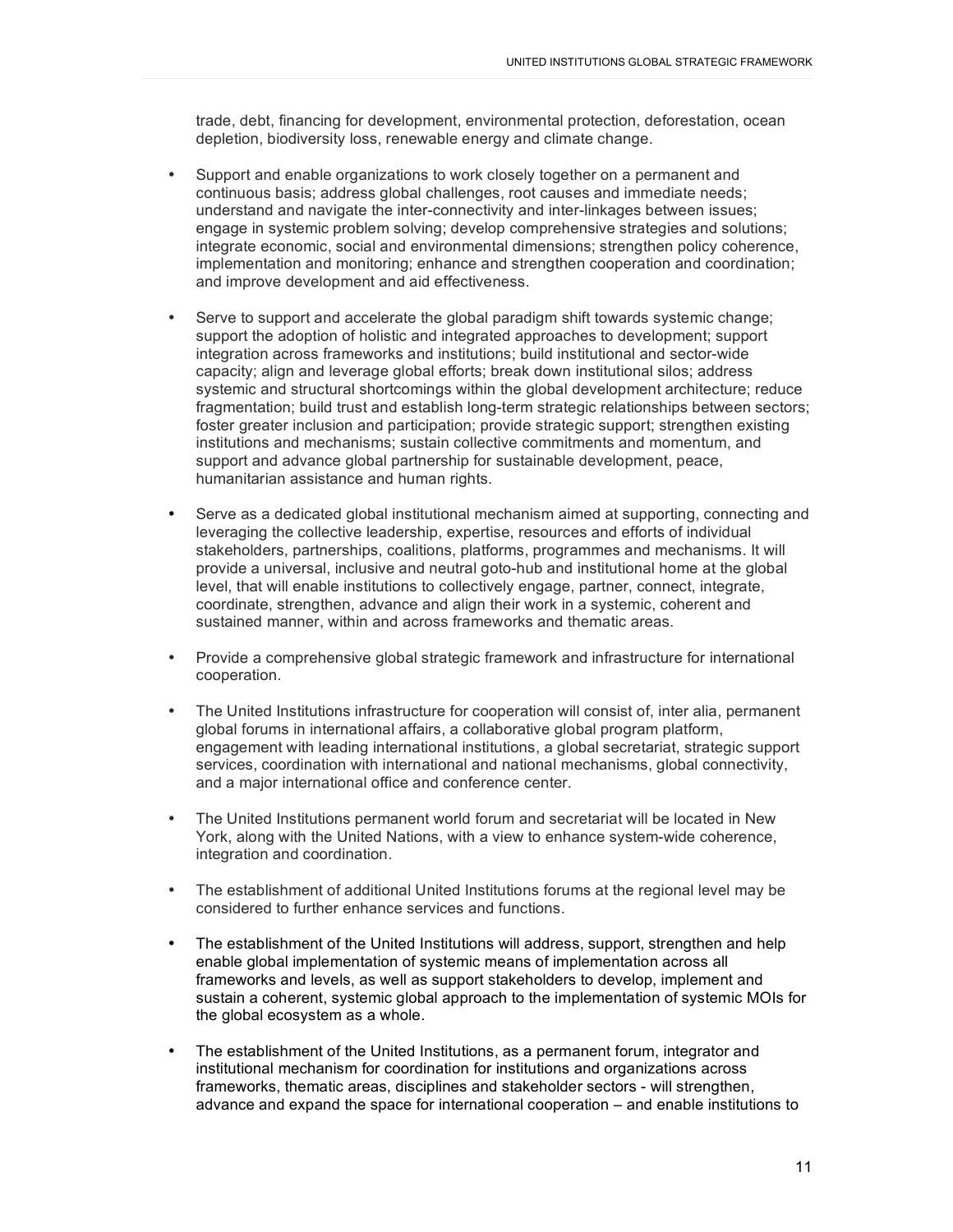systemically institutionalize, strengthen, transform and advance collaboration with each other, and better coordinate, develop, integrate, plan, share, lead and implement individual and collective work.

• There are significant strategic and financial incentives for the establishment of the United Institutions and its added value, inter alia, in supporting and advancing the implementation of the global frameworks; in providing essential institutional and sector wide support; in getting stakeholder and the system as a whole 'fit for purpose'; in supporting the realization of the means of implementation; in the integration across frameworks; in strengthening global capacity; and in supporting, strengthening, empowering and enabling stakeholders individually and collectively in addressing global challenges and in achieving the global frameworks.

### **Comparative Advantage**

- The United Institutions comparative advantage is its mission, goals, functions and services contained within the global strategic framework – fulfilling requirements and providing functions that i) no existing organization, institution or mechanism currently provides; ii) that are not adequately supported by the mandates, functions and responsibilities of existing mechanisms; iii) that are not sufficiently provided for and supported within the international architecture and ecosystem of existing governance structures and institutional mechanisms, and: iv) that need to be addressed and supported in a universal, systemic, integrated and coherent manner - therefore requiring and warranting the establishment of an institutional coordination mechanism to support and provide for these functions.
- Affirming further that the functions and services of the United Institutions are functions that need to be provided for, supported and met - in order to realize the goals, requirements and means of implementation of the new global frameworks, nonwithstanding the establishment of the United Institutions.

### **Follow Up**

The draft framework is intended as the foundation for the establishment the official UI strategic and institutional framework. The document is published as a draft, with the intent for it to undergo extensive consultation, debate, peer-to-peer review, analysis and revision, leading up to the adoption of an official framework by relevant stakeholders and partners within the international • Affirming further<br>that need to be<br>requirements ar<br>withstanding the<br>Follow Up<br>The draft framework is in<br>and institutional framework<br>extensive consultation, a<br>adoption of an official framework